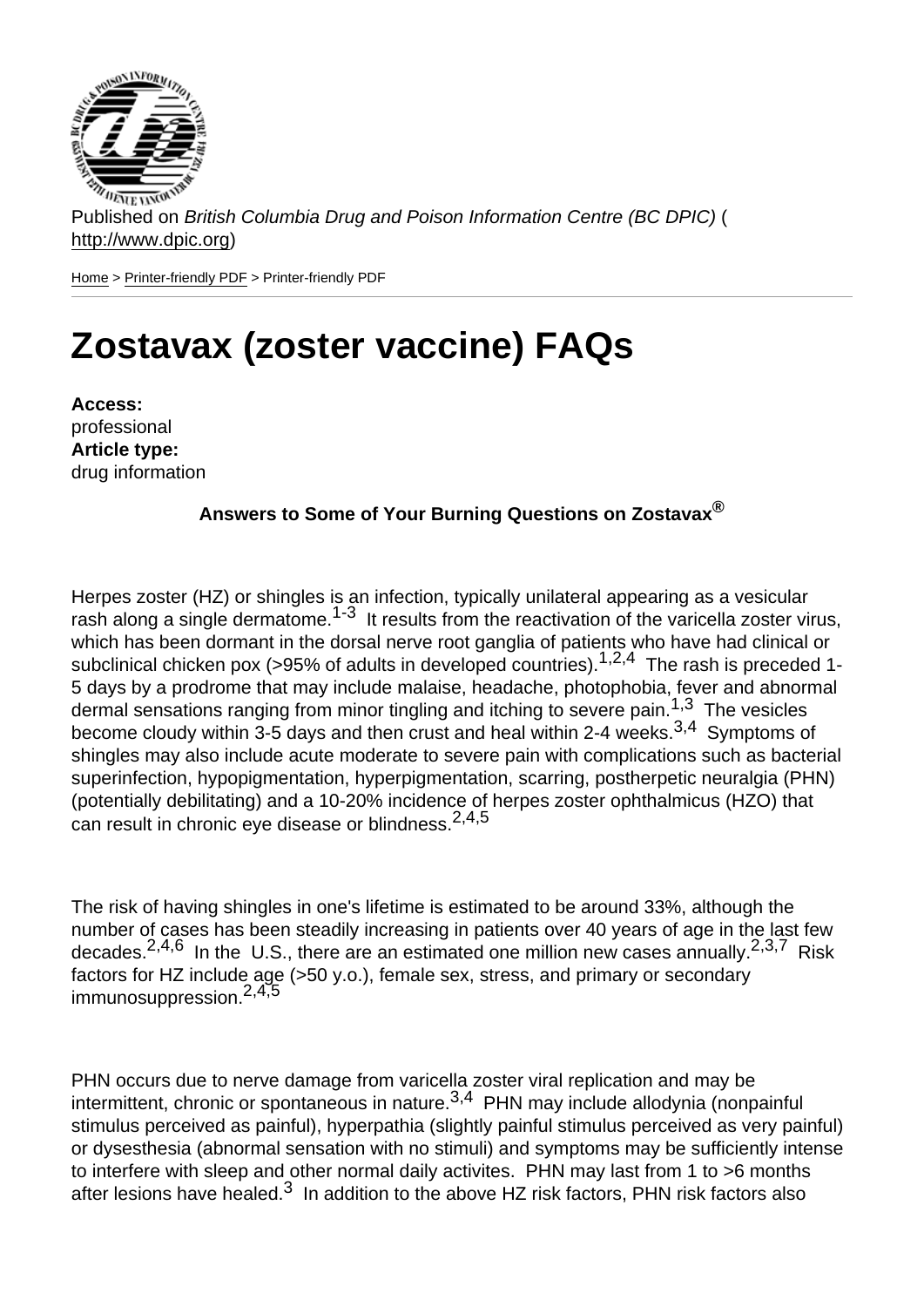include severe prodromal pain, HZ infection along the trigeminal dermatomes or brachial plexus, severe rash, moderate to severe pain during the rash and ophthalmic involvement. PHN will become chronic in 30% of cases.<sup>1-4</sup> There is insufficient evidence to support the treatment of HZ with antivirals to decrease the risk of subsequently developing PHN.<sup>4</sup>

In 2006, Zostavax**®** (zoster vaccine live, attenuated) was approved for the prevention of shingles in patients aged 60 and above.  $2,4$  In 2011, this approval was extended to include patients 50 years and over as a study found that Zostavax**®** was 69.8% effective in preventing HZ in individuals between the ages of 50 and 59. In the Shingles Prevention Study, Zostavax **®** was found to decrease the incidence of shingles by 51% and PHN by 66.5%.

The remainder of this article will be divided into 2 sections, one with FAQs received at DPIC from healthcare professionals and a second section with FAQs that you may be asked by your patients.

# **Healthcare Professional FAQs**

- 1. **Should Zostavax® be administered subcutaneously to the deltoid or triceps area?** The manufacturer of Zostavax<sup>®</sup> recommends subcutaneous administration in the deltoid area because this site was used in the Shingles Prevention Study.<sup>8-10</sup> Although there are no efficacy studies for administration into the triceps area, this site should be as efficacious and is the recommended site of administration in BC for all subcutaneous vaccines.<sup>11</sup> Advantages include ease of administration (looser skin for pinching) and consistent practice.
- 2. **Any spacing required between Zostavax® and pneumococcal vaccine (e.g. Pneumovax® 23)?**

The manufacturer of Zostavax<sup>®</sup> advises against simultaneous administration based on a randomized controlled trial showing lower varicella-zoster virus (VSV) antibody titres at four weeks.8,12 However, evidence fails to suggest that increased VSV antibody titres indicate protection.<sup>13,14</sup> From a safety perspective, the study demonstrated that concomitant administration was well tolerated.12 A subsequent large observational study found no difference in the rates of HZ between those vaccinated simultaneously (n=7187) versus ?30 days separated (n=7179).<sup>15</sup> Concomitant administration appears to be effective and safe and may enhance vaccine take-up.<sup>12,15,16</sup> This is in agreement with the BCCDC's guidelines for administering vaccines together. See Table 1: Interval Between Multiple Vaccines.

To aid pharmacists in making decisions on issues where recommendations from authoritative sources vary, the Pharmacists and Immunization Working Group (PIWG) has provided the following advice: "B.C. policies and best practices for vaccines may also differ from information provided by a manufacturer in a product monograph or in the Compendium of Pharmaceuticals and Specialties (CPS). When differences occur, the provincial policy prevails as described in the most current online version of the BCCDC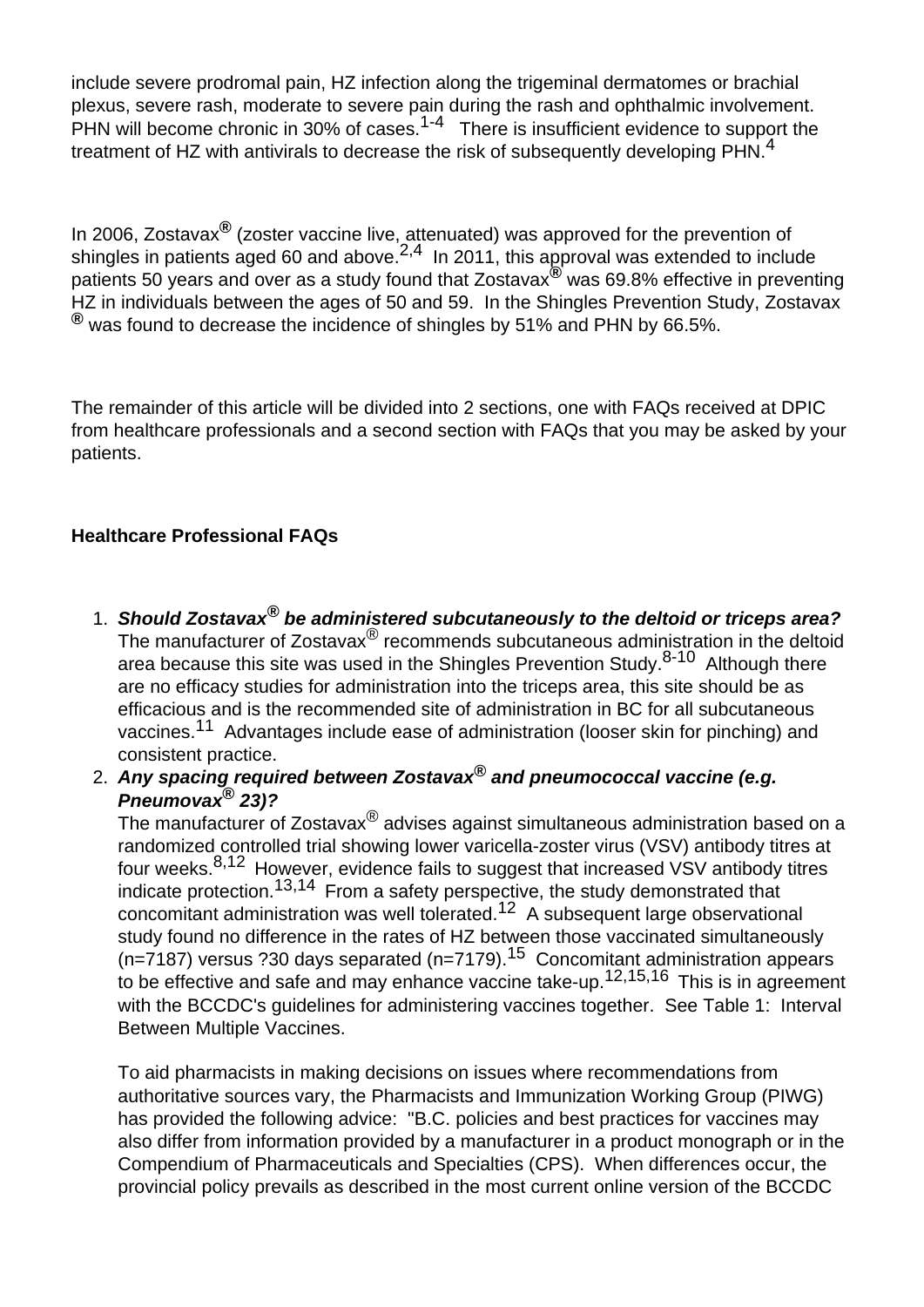Immunization Manual."<sup>17</sup>

- 3. **Any spacing interval required between Zostavax® and influenza vaccine?** Inactivated vaccines (e.g. inactivated influenza vaccine) and live vaccines (e.g. Zostavax  $\mathcal{R}$ ) can usually be administered at the same time or at different times without difference in effect.<sup>18-20</sup> In one study, simultaneous administration was well tolerated.<sup>21</sup> For live influenza vaccine (intranasal), Zostavax**®**could be administered simultaneously or separated by ?28 days. Refer to Table 1: Interval Between Multiple Vaccines.
- 4. **Can Zostavax® be given to a patient on methotrexate for rheumatoid arthritis?** Observational studies have shown a 2-fold increased risk of development of HZ among patients with rheumatoid arthritis, suggesting that this patient population may benefit from immunization.22 However, live vaccines, e.g. Zostavax®, are contraindicated in immunocompromised individuals due to risk of disease acquisition and a possible decreased efficacy.<sup>23,24</sup> There are no randomized controlled trials that investigated the safety and efficacy of Zostavax**®**in this patient population. In some subpopulations of rheumatoid arthritis patients, however, administration of Zostavax**®**may be considered. Based on expert opinion, the Canadian Rheumatology Association recommends that patients, who are ?60 years of age with rheumatoid arthritis and who are on methotrexate ?25 mg/week and/or prednisone <20 mg/day, may receive Zostavax**®**. 25 These recommendations are similar to those of the United States' Advisory Committee on Immunization Practices.<sup>26</sup>

Pharmacists should refer all patients considered immunosuppressed to their primary care physician or their medical specialist.

5. **Is Zostavax® contraindicated if a household contact is an infant, pregnant or immunocompromised?**

This is not a contraindication.23,26 If a varicella-like rash develops post-vaccination, keep lesions covered and avoid direct contact with susceptible household members until lesions are crusted over.<sup>13,23,26,27</sup> Susceptible individuals should avoid contact with any articles soiled from lesions.

There is a theoretical risk of acquiring infection from a person who has been vaccinated with a live vaccine. This risk may be greater for immunocompromised individuals. $^{28}$ For Zostavax<sup>®</sup>, no cases of transmission of vaccine virus were reported in clinical trials.<sup>8</sup> Transmission of vaccine virus has been rarely reported with other varicella viruscontaining vaccines, however, not all vaccine recipients develop a varicella-like rash. 8,24 In the Shingles Prevention Study, 0.11% of varicella zoster vaccine recipients versus 0.04% of placebo recipients developed a varicella-like rash at the injection site.<sup>10</sup>

- 6. **Can Zostavax® and Valtrex® be given together?** Since Zostavax $^{\circledR}$  is a live vaccine, concurrent use with antiviral medications (e.g. acyclovir, famciclovir and valacyclovir) may decrease its efficacy. Delay Zostavax<sup>®</sup> until 2 days after administration of these antiviral agents. Ideally, antiviral therapy should be avoided for 14-28 days following administration of Zostavax®. 16, 24,29
- 7. **What should you do if you accidentally squirt Zostavax® in your eye?** Immediately flush the eye with normal saline or water for 15 minutes. $30^{7}$  Seek medical attention for any persistent eye symptoms or signs of infection. The risk of HZ is probably very low since the vaccine is attenuated (weakened). Report the incident to your employer. Become familiar with where and how eye flushing should be performed at your work setting.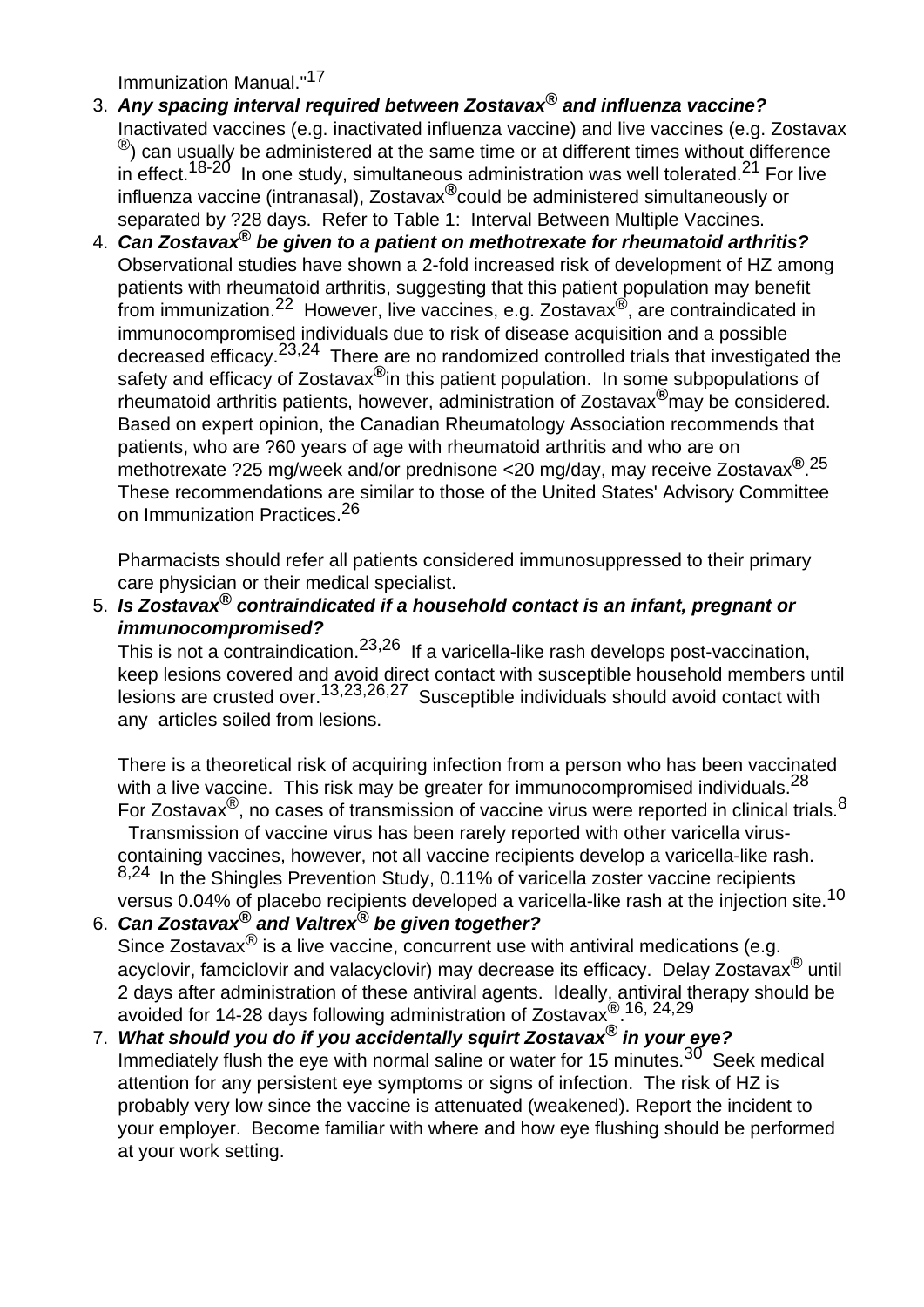## **Table 1: Interval Between Multiple Vaccines<sup>18</sup>**

| Combination                                                             | Interval     |          |    |
|-------------------------------------------------------------------------|--------------|----------|----|
|                                                                         | Simultaneous | <28 days | ?2 |
| $ $ ? 2 inactivated*                                                    | ?            | ?        |    |
| Inactivated + live<br>(includes live influenza intranasal)              | ?            | ?        |    |
| ? 2 live parenteral** or<br>Live parenteral + live influenza intranasal | ?            | X        |    |
| Live parenteral + live oral or<br>Live oral + live oral                 | ?            | ?        |    |

\*Except conjugate and polysaccharide presentations of the same antigen (PCV7) and conjugate presentation of the same antigen (MCC and MQCV).

\*\*Administer varicella vaccine (if indicated and not contraindicated) 4 weeks apart from other live vaccines for high risk/immunocompromised patients.

# **Zostavax® (Herpes Virus Vaccine, Shingles Vaccine) FAQs for Patients**

1. **What is shingles?**

Shingles is a rash, which can develop in older people who have had chickenpox. The rash can be very painful and in some people, after the rash goes away, they may develop a pain that lasts from 1 up to more than 6 months. The pain can be so bad that one is unable to wear clothing on that area of the body.

2. **Why would I need to receive the Zostavax®?** If you have had chickenpox in your life, then you have a one in three chance of getting shingles in your lifetime. Zostavax<sup>®</sup> decreases this risk by half to two-thirds. The vaccine also may lessen the chance of getting pain, which may follow the shingles rash.

## 3. **How old do I need to be to get the Shingles Vaccine?** Originally, the vaccine was approved for people 60 years and over, but in 2011 the vaccine was approved for people 50 years and over. The vaccine appears to work better in people between the ages of 50 to 59.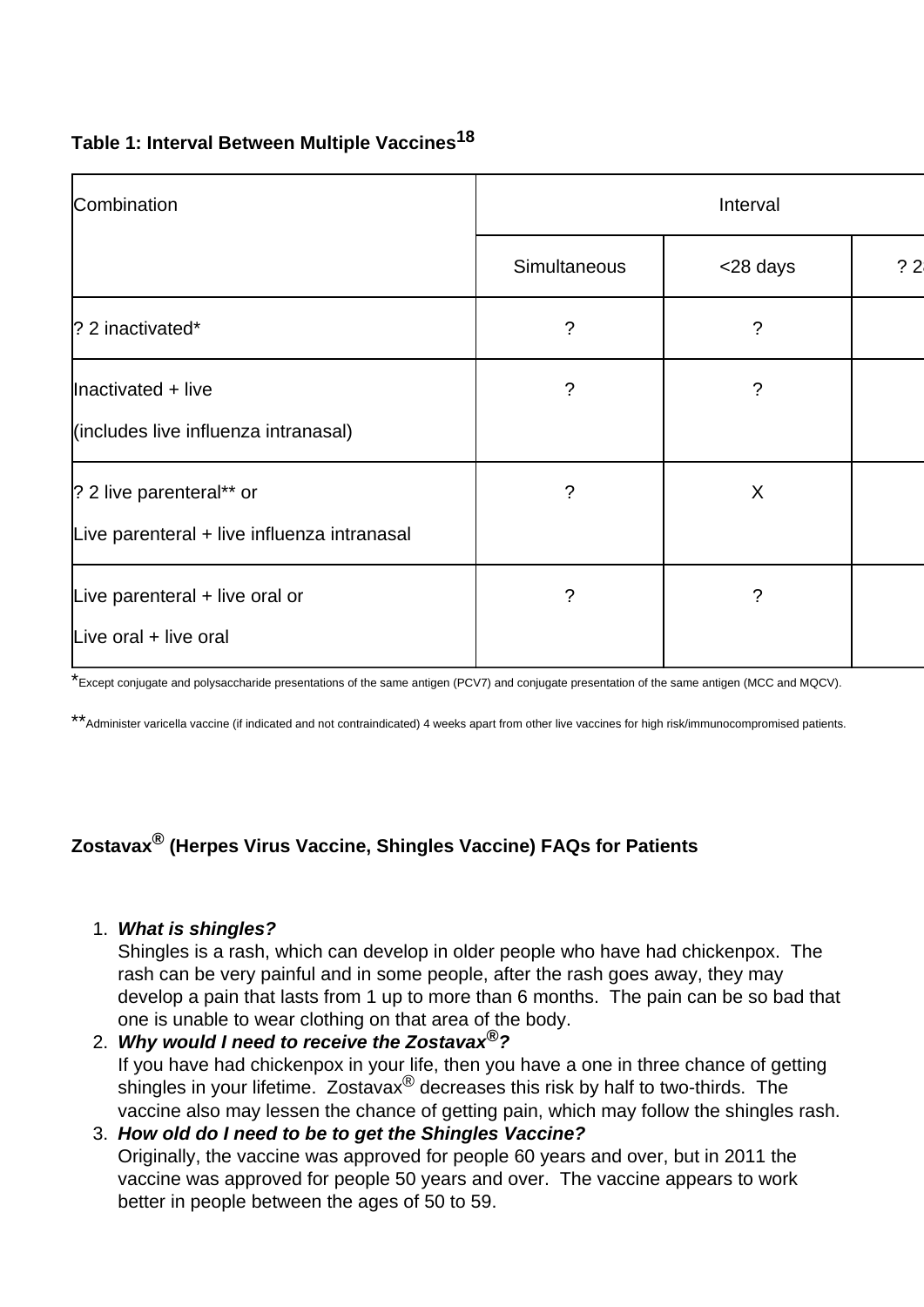- 4. Are there any side effects associated with getting the vaccine? Reported side effects are minor and include pain, itching, swelling, headache, sore throat and flu-like symptoms. In studies, patients not given the vaccine had similar symptoms to the group vaccinated with the shingles vaccine.
- 5. How long does it work for? Will I need to repeat the dose ever? We don't know how long the vaccine works for, but likely 5-10 years. Trials are being done to see when patients should be re-vaccinated.
- 6. How much does it cost? The vaccine itself costs around \$187.00 and if it is injected by the pharmacist, there is a \$25 fee, making the total cost around \$212.00.
- 7. If I have never had chickenpox, do I still need to get the vaccine? The vaccine is recommended for people whether or not they have had chickenpox.
- 8. If I have shingles now, can I get vaccinated? i.e. Will it decrease my symptoms? The shingles vaccine is used to prevent shingles and it will not help if you already have shingles. If you have shingles, you need to wait for the rash and pain to stop before getting the vaccine. A person can get shingles more than once in their life, so even if you have had shingles before, the shingles vaccine may help to prevent another shingles episode.
- 9. I am currently on prednisone 10 mg daily to control my symptoms of asthma. Can I receive the shingles vaccine? Live vaccines are not recommended for patients who are immunosuppressed. Patients

on prednisone doses less than 20 mg daily are not considered to be

immunosuppressed. Thus, you may receive the shingles vaccine.(3,7)

10. I have heard that the shingles vaccine is the same as the chickenpox vaccine. Is this true?

It does have the same ingredient, but the shingles vaccine is 14 times stronger than the chickenpox vaccine.

### References:

- 1. MacFadden DR, Gold WL. A 69-year-old man with a painful vesicular rash. CMAJ 2012; 184(13): 1489-91.<br>1. June LL Elkin ZP Li X et al. Increasing use of the vecsine against zester through recommendation and adm
- 2. Jung JJ, Elkin ZP, Li X et al. Increasing use of the vaccine against zoster through recommendation and administration by ophthalmologists at <br>2. a city bospital Am J Ophthalmol 2012: 155: 797 705 a city hospital. Am J Ophthalmol 2013; 155: 787-795.
- 3. Fashner J, Bell AL. Herpes zoster and postherpetic neuralgia: prevention and managment. Am Fam Physician 2013; 83(12): 1432-1437.<br>2. Nelemechu S. Morley Ferster B. Diagnosing and managing postherpetic neuralgie. Drugs A
- 4. Nalamachu S, Morley-Forster P. Diagnosing and managing postherpetic neuralgia. Drugs Aging 2012; 29: 863-869.<br>4. Joved S, Joved E, Move PM et al. Hernes zester vessing awareness among posple > 50 vesrs of age and its im
- 5. Javed S, Javed F, Mays RM et al. Herpes zoster vaccine awareness among people >50 years of age and its implications on immunization. Dermatology Online Journal 2012; 18(8): 2
- 6. Baxter R, Tran TN, Hansen et al. Safety of Zostavax TM a cohort study in a managed care organization. Vaccine 2012; 30: 6636-6641.<br>C. Bengertz T. Organizin B. Zector vaccine and biologie agents: time to question a par
- 7. Bongartz T, Orenstein R. Zoster vaccine and biologic agents: time to question a paradigm? Nat Rev Rheumatol 2012; 8: 636-638.
- 8. Merck Canada Inc. ZOSTAVAX® Product Monograph. Kirkland (QC): Merck Canada Inc., January 14, 2013.
- $\breve{9}$ . Personal Communication Jocelyne Henri, B. Pharm., M.Sc., Medical Services Sr. Specialist, Vaccines/Virology, Medication Information.<br>Marck Canada Ins. Kirkland (OC), May o<sup>th</sup>, 2012 Personal Communication - Jocelyne Henri, B. Pharm., M.Sc., Medical Services Sr. Specialist, Vaccines/Virology, Medication Information.<br>Merck Canada Inc. Kirkland (QC). May 9<sup>th</sup>, 2013.
- 10. Oxman MN, Levin MJ, Johnson GR, et al. A vaccine to prevent herpes zoster and postherpetic neuralgia in older adults. N Engl J Med. 2005; 352: 2271-84.
- 11. BC CDC March 2013. BCCDC's Videos on Injection Landmarking and Technique: Subcutaneous Injection: Upper Arm Site. [Video on the Internet]. Last updated March 7, 2013. Available at: http://www.bccdc.ca/imm-vac/ForHealthProfessionals/ImmsCompetency.htm Accessed: May 13, 2013.
- 12. MacIntyre CR, Egerton T, McCaughey M, Parrino J, Campbell BV, Su SC, et al. Concomitant administration of zoster and pneumococcal vaccines in adults ? 60 years old. Human Vaccines. 2010;6(11):894-902.
- 13. Oxman MN. Zoster vaccine: current status and future prospects. Clin Infect Dis. 2010;51(20):197-213.
- 14. Weinberg A, Zhang JH, Oxman MN, et al. Varicella-[zoster virus-specific immune responses to herpes zoster in elderly participant](http://www.bccdc.ca/imm-vac/ForHealthProfessionals/ImmsCompetency.htm)s in a trial of<br>
2000: 2001 1068 77 a clinically effective zoster vaccine. J Infect Dis. 2009; 200: 1068-77.
- 15. Tseng HR, Smith N, Sy LS, Jacobsen SJ. Evaluation of the incidence of herpes zoster after concomitant administration of zoster vaccine and polysaccharide pneumococcal vaccine. Vaccine. 2011; 29: 3628-3632.
- 16. BC CDC January 2013. Disease Control Immunization Program Section VII Biological Products January 2013, Pneumococcal<br>Polysaccharide Vaccine (Pneumo 23<sup>TM</sup>), Pneumococcal Polysaccharide Vaccine (Pneumovax® 23), Varice virus) (ZOSTAVAX®) p. 47, 49, 81. Available at: http://www.bccdc.ca/dis-cond/comm-manual/CDManualChap2.htm Accessed: May 8, 2013.
- 17. Pharmacists and Immunization Working Group (PIWG). Pharmacists and publically funded vaccines in B.C. General Information. [Document of 7. contine] Available at: www.health.gov.bc.ca/pharmacare/pdf/vaccine-guide.pdf Ac